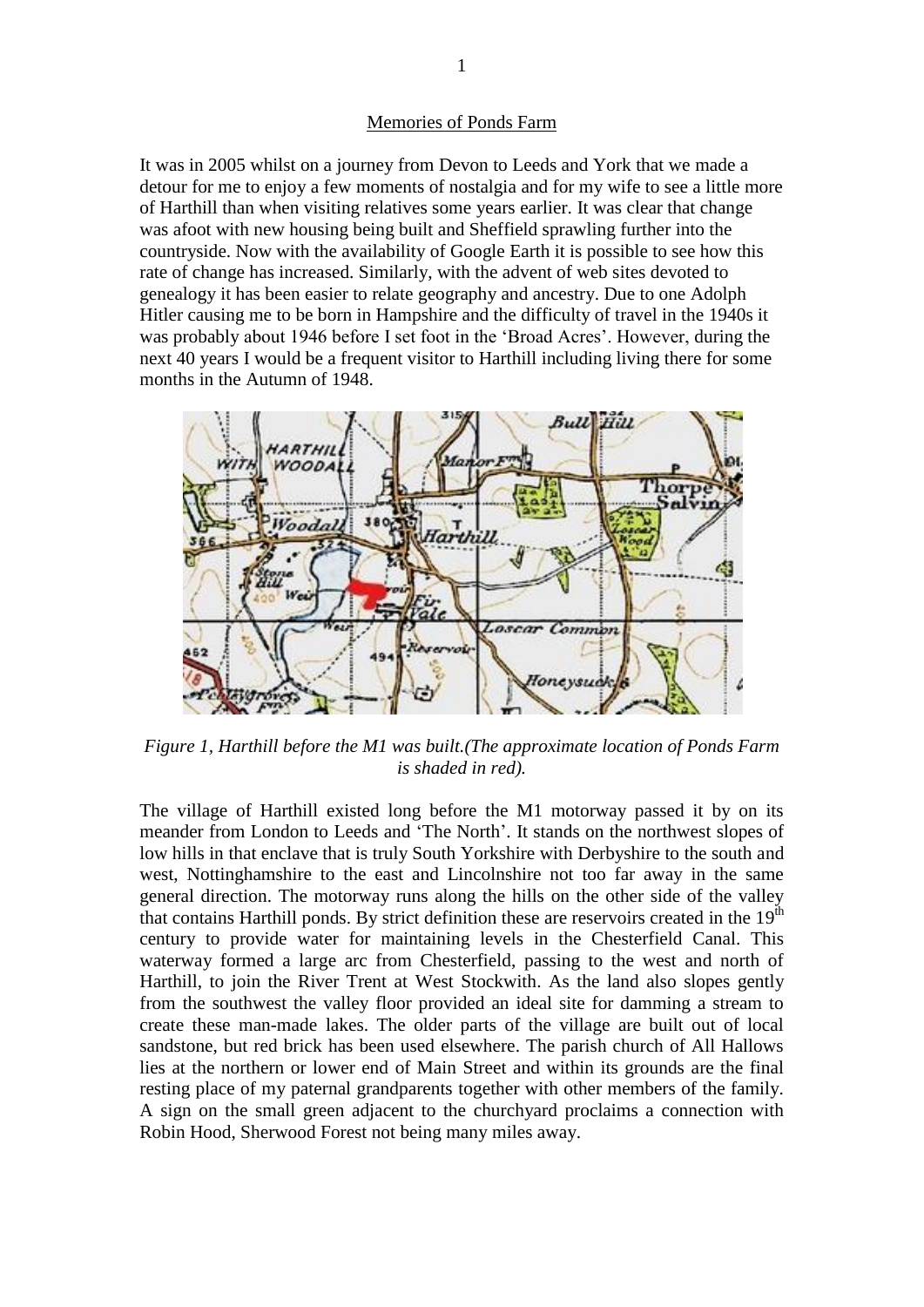Following the road from Kiveton, that becomes Union Street, the turning to Worksop (Thorpe Road) stands to the left almost as soon as the housing is reached. A little further on, as in many English villages, a hostelry "The Beehive" stands across the road from the church to attend to parishioners' earthly needs. As one makes further progress along the road the semi-detached house that Grandma lived in after the farm was sold lies on the right-hand side almost opposite Jack Hyde's shop. This emporium sold all manner of goods from groceries to pit boots, from paraffin to spice (as sweets are referred to in the local vernacular). Stiff blue paper had to be folded to make bags for sugar that was carefully weighed out and the butter was delivered in large blocks to be cut and weighed to order.

Almost opposite the shop was Woodall Lane at the top of which was a small butcher shop with its own abattoir before you passed "The Bluebell" next to which a Doctors surgery was built. A little further down Arnold Lavers had a sawmill. This was long before the Health and Safety at Work Act and it used to be a delight to watch the men at their work reducing huge felled trees to usable timber. Although the men did keep me at a good distance from the whirling blades, they told blood curdling stories about the day a tooth flew out! Opposite the doctor's surgery, one of my aunts and her husband had their house built, Orchard House, named after the mature orchard that it stood in. As well as apples, pears, plums and damsons there was a tree of pear cocks. This is a species that is probably totally out of cultivation now. One of the devices plumbed into the new house was a Bendix washing machine. It was a top loader but absolute rocket science to those still struggling with dolly tubs and washboards. Another attraction of the house was a pianola piano. What a miracle to an eight-yearold to see the keys moving and the music playing but no hands at the keyboard.

There is a turning off Union Street, (before the Post Office, the primary school and a branch of the Worksop Cooperative Society), leading off to the right that dipped and rose again before bearing off to the left a little. (Later this became Pryor Mede). On clearing the original village, one came into more open ground although it wasn't long before council housing was erected. On the edge of this ground was the local bus depot (Kirkby's buses provided the local transport to Kiveton and Worksop). A garage of novel design made out of concrete slabs was built to house the buses. Unfortunately, one slab slipped before it was secured killing a construction worker. This was an early reminder to the juvenile observer of the mortality of mankind when pitted against the untried and untested.

Further up the lane on the right-hand side lay the farm consisting of a relatively large red brick farmhouse, outbuildings and three or four fields some of which may have been rented. The L-shaped farmyard was entered through a gateway from the lane. Stables for the horses stood to the left backing onto stores, pigsties and cowshed. The rear of the house faced the yard along the long side of the L. Although tractors had been in use for farming for some years a small property like Ponds Farm was still usefully worked by horses. In the wake of the war, fuel was rationed for some years and machinery was supplied on long waiting lists and probably with the Ministry of Agriculture giving approval. Tommy was the original inhabitant of the stables joined later by Dolly. They were used as draught horses pulling a small plough, a binder, cart or dray. The latter vehicle being used to collect meal from the millers at Kiveton Park, a journey of about 5 miles and necessitating a half day expedition (another fascination for a young boy). On the route one of the hills was sufficiently steep for Grandad to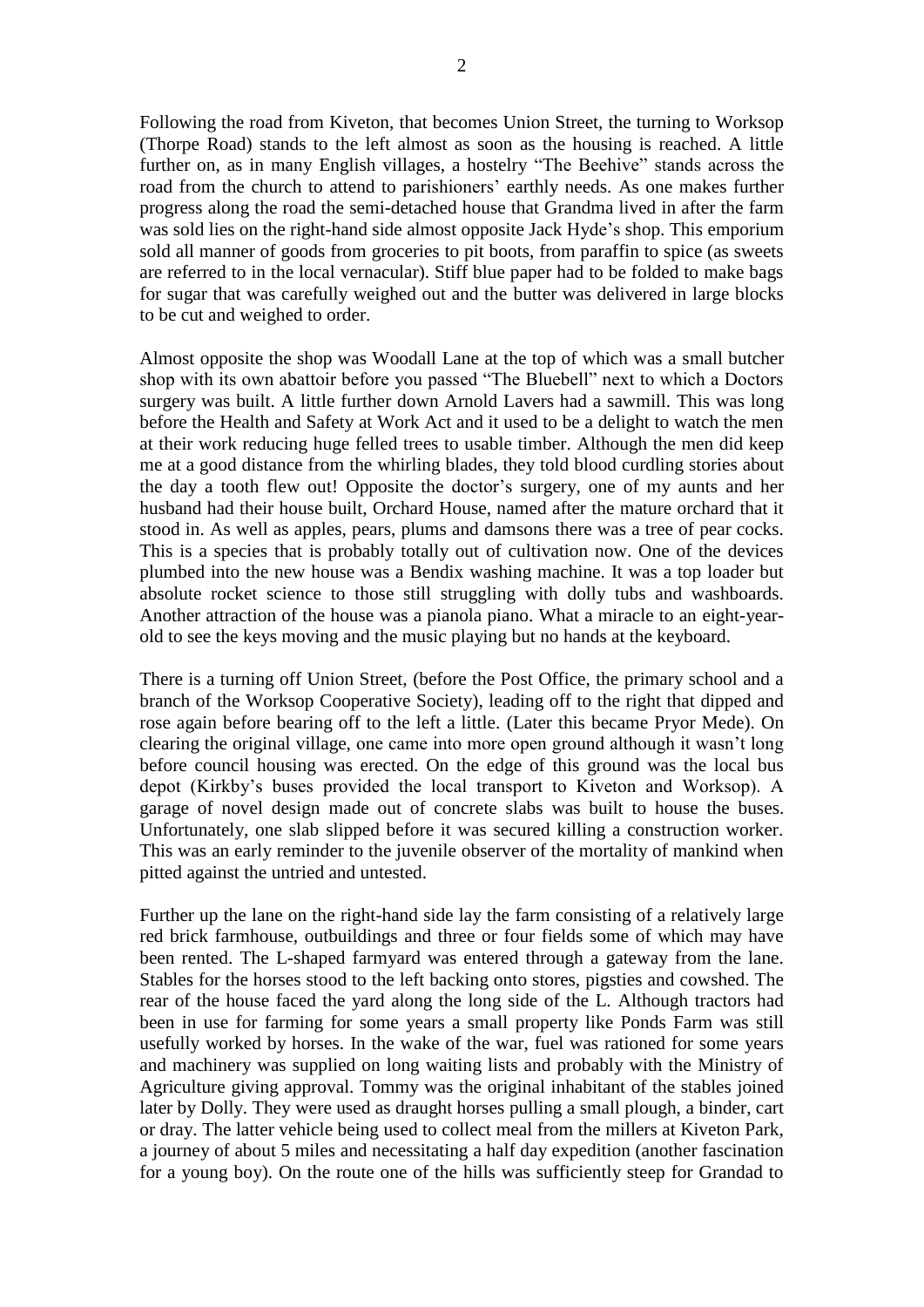have to stop and fit a chain through the spokes of a wheel to prevent the dray trying to overtake the poor horse! It was always good fun to ride out to the fields on the broad warm back of Tommy who whilst not of shire proportions was nevertheless a relatively large animal. Close to the mill was a quarry where stone was regularly blasted for reduction into cement.

The rear entrance to the house was through a porch with the dairy door to the right and the kitchen entrance opposite it. This kitchen was the family nerve centre as all meals were cooked and eaten there and in between meals those not working outside washed, ironed, sat, talked, darned, knitted and passed the time. Although there were two other downstairs rooms they were rarely used. As central heating was uncommon in those days these rooms were unheated and always felt cold although carpeted and furnished.

The kitchen however, was womb-like being warmed by a range beside which Grandma would stand a large earthenware bowl for the bread dough to prove. Flat bread cakes and loaves were made regularly in addition to parkin and fruitcakes. The ceiling was high as it held a clothes airer almost above the range whilst hams and sides of bacon hung elsewhere. If a pig was sent to the butchers for killing it was returned jointed and the kitchen became a hive of industry with aunts co-opted to assist making brawn, scraps, rendering lard, salting hams and bacon to cure them. Nothing was wasted from head to tail.

Across the yard from the porch a boiler was sited in which the pig-swill was heated. In those times of maximising agricultural production 40-gallon drums of kitchen waste from Sheffield schools were delivered for recycling. One of the by products from this was a supply of cutlery thrown out with the waste. Just past the boiler a door opened into the cowshed and piggery. The latter housed a couple of breeding sows and litters that were marketed when grown to size. A small herd of cows had milking stalls in the shed. Milking was by hand. Grandad, cap tipped back, so that his forehead nestled into the cow's body, just in front of its right thigh, as he sat on a three-legged milking stool gripping a stainless-steel bucket between his knees. Hand milking is a skill that takes practice to gain reasonable efficiency. A novice grandson was left in little doubt by the cattle that they hadn't got all day!

At the far end of the cowhouse a double door opened onto the top of the nearest field. Manure could be conveniently forked out onto the midden beyond which stood straw stack and a clamp of mangels. Further across the top of this field was a small compound containing a caravan. Not a modern affair of lathes and plastic but a heavily built unit rather like a railway carriage on road wheels. Resting on blocks to preserve the tyres, this vehicle had not been on the road for some time and was the home of Joe who performed occasional work on the farm. Memories of sitting in the van and talking to its elderly occupant remain but the content of these discussions is lost. Joe may well have had Romany connections, but this too is uncertain.